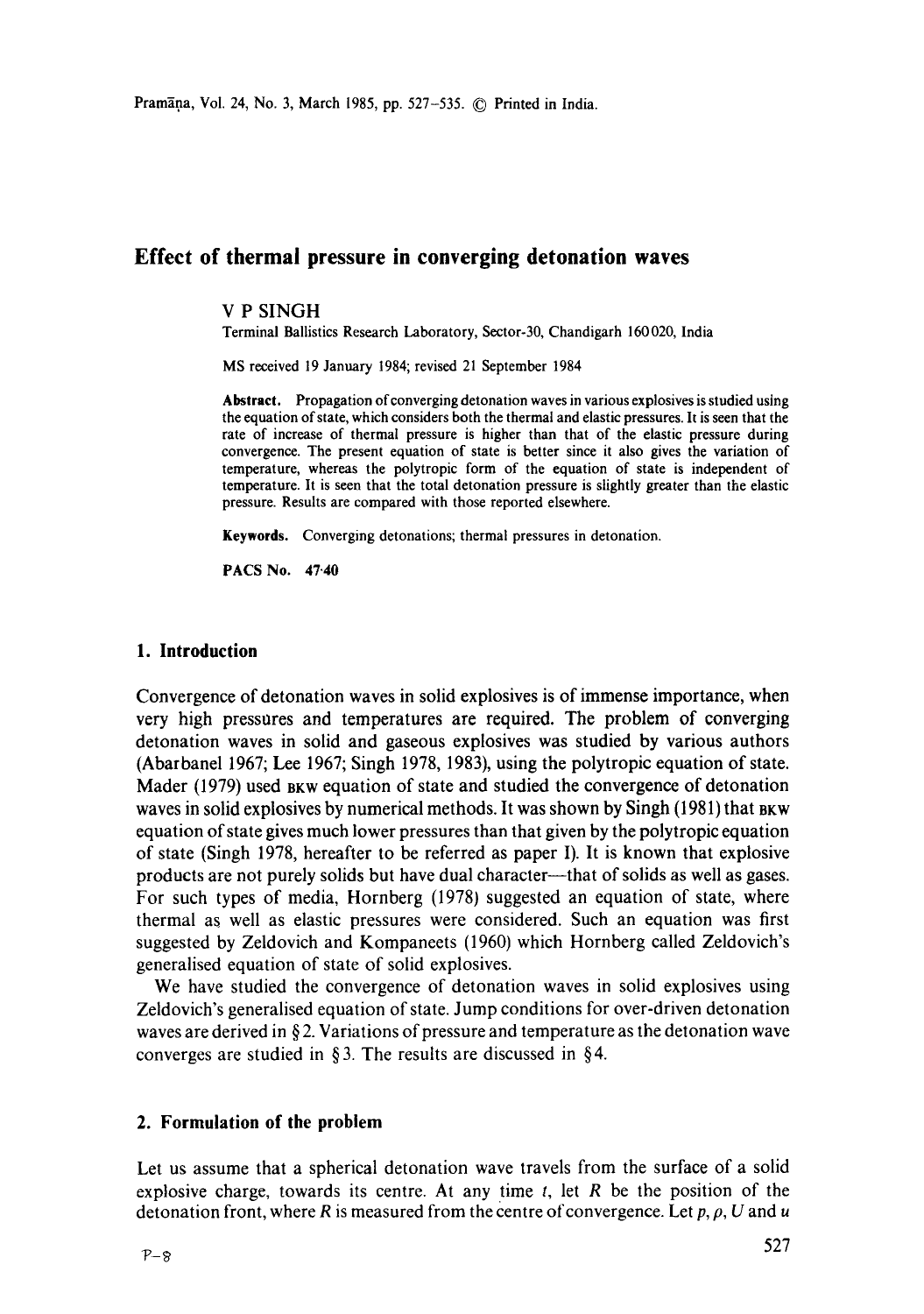be the pressure, density, over-driven detonation velocity and particle velocity of detonation products respectively. The quantities behind the detonation front are related with those ahead of it by

$$
\rho(U-u) = \rho_0 U,\tag{1}
$$

$$
\rho (U - u)^2 + p = \rho_0 U^2, \tag{2}
$$

$$
\frac{1}{2}(U-u)^2 + E + \frac{p}{\rho} = \frac{1}{2}U^2 + Q,\tag{3}
$$

where E is the internal energy and  $\rho_0$  is the density of the unexploded charge. It is assumed that the heat of detonation  $Q$  remains constant during the process of convergence, and is given by (Hornberg 1978)

$$
Q = [n + (1 + \Gamma)y] \left[ \frac{1}{(n-1)} + \frac{y}{\Gamma} - \frac{(1+y)^2}{2[n + (1+\Gamma)y]} \right] D^2,
$$
 (4)

where  $Q$  is measured per unit mass and y is a function of temperature  $T$  and is given by

$$
y = \left[\frac{p/\rho}{c_v \Gamma T} - 1\right].
$$
\n(5)

In the above relation  $c_v$ ,  $\Gamma$  and  $T$  are respectively the specific heat at constant volume, **the Griineisen constant and the temperature of detonation products, y is defined as the**  ratio of thermal pressure to elastic pressure (Hornberg **1978)** 

$$
y = \frac{c_v \Gamma v^{n-1} T}{\tilde{C}},\tag{6}
$$

where  $\tilde{C}$  is defined in (7). Total pressure of detonation products is defined as the sum of elastic and thermal pressures and is given as follows

$$
p = \tilde{C}\rho^n + \frac{c_v \Gamma T}{v},\tag{7}
$$

where the first term gives the elastic pressure and the second term the thermal pressure and v is inverse of density  $\rho$ . Internal energy E is given by

$$
E = \frac{p}{(n-1)\rho} \left[ 1 + \frac{(n-1)}{\Gamma} y \right].
$$
 (8)

Equations (1)–(8) show that there are seven unknown quantities p, U, u,  $\rho$ , E, y and T. to solve which we have six equations  $(1)$ - $(3)$ ,  $(5)$ ,  $(6)$  and  $(8)$ . Solving these equations using (4) and taking z and y as independent parameters, one gets

$$
u = \frac{(1+\bar{y})DF}{(n+1)\bar{f}_1} \tag{9}
$$

$$
U = Dz/F \tag{10}
$$

$$
\rho/\rho_0 = \frac{(n+1)f_1 z}{n\overline{f}_4 G^2 z_0},\tag{11}
$$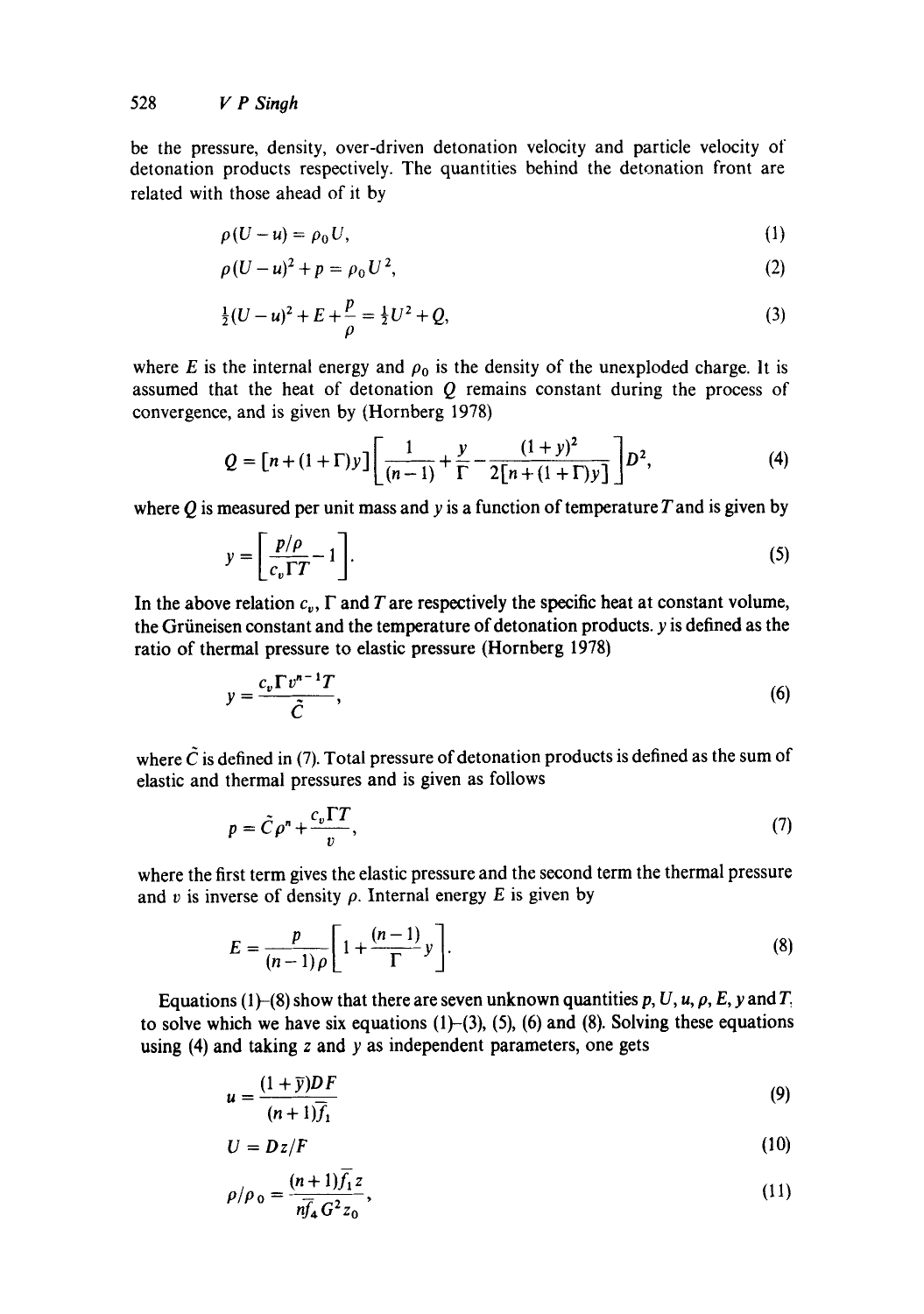$\rightarrow$ 

where

$$
z = \frac{(n+1)f_1 p}{(1+\bar{y})\rho_0 D^2},
$$
\n
$$
f_1 = \left[1 + \left(\frac{2+\Gamma}{n+1}\right)y\right]
$$
\n
$$
f_2 = \left[1 + \frac{(n-1)(2+\Gamma)}{\Gamma(n+1)}y\right]
$$
\n
$$
f_3 = \left[1 + \frac{(n-1)}{\Gamma}y\right]
$$
\n
$$
f_4 = \left[1 + \frac{(1+\Gamma)}{n}y\right].
$$
\n
$$
F = \left[1 + \frac{2f_3}{(n+1)f_2}\left\{\frac{(n+1)\bar{f}_1}{(1+\bar{y})}(z-z_0) - 1 + z_0\right\}\right]^{1/2}
$$
\n
$$
G = \left[1 + \frac{(n-1)(1+y)\bar{f}_1}{nf_2\bar{f}_4 z_0} + \frac{(1+y)(1+\bar{y})(n-1)}{n(n+1)f_2\bar{f}_4}\left(\frac{z_0 - 1}{z_0}\right)\right]^{1/2}
$$
\n
$$
z_0 = \left[\frac{(1+y)\bar{f}_3}{(1+\bar{y})f_3}\right]
$$
\n(13)

The sound velocity  $c$  is given by

$$
c = \frac{n}{(n+1)} \frac{D G \overline{f}_4}{\overline{f}_1} \left(\frac{\overline{f}_3 f_4}{\overline{f}_3 \overline{f}_4}\right)^{1/2}.
$$
 (14)

In relation  $(9)$ - $(13)$ , the bar above the symbols denotes the value of the functions at the Chapman-Jouguet (abreviated as C-J plane) surface. At the C-J plane  $z = 1$  and  $(1)$ - $(3)$ reduce to (21) of Hornberg (1978) for non-overdriven detonation waves.

Equations  $(9)-(11)$  are the generalised form of jump conditions for the equation of state (7). If we put  $y = 0$  these equations reduce to equations (1)-(4) of paper I.

Equations (9) to (11) relate U, u and  $\rho/\rho_0$  with y and z which are still unknown. It is our aim to express them as a function of the radius of convergence. Thus we require two extra relations to express all detonation parameters in terms of the radius of convergence R. Once  $y$  is determined, temperature T can be evaluated from (6). One extra relation is obtained by the Whitham's method of characteristics (Whitham 1958), which is discussed in § 3.

#### **3. Variation of pressure with the ratio of convergence**

Following paper I, we use the equation of motion along the positive characteristic axis as the extra relation relating detonation parameters. The characteristic form of the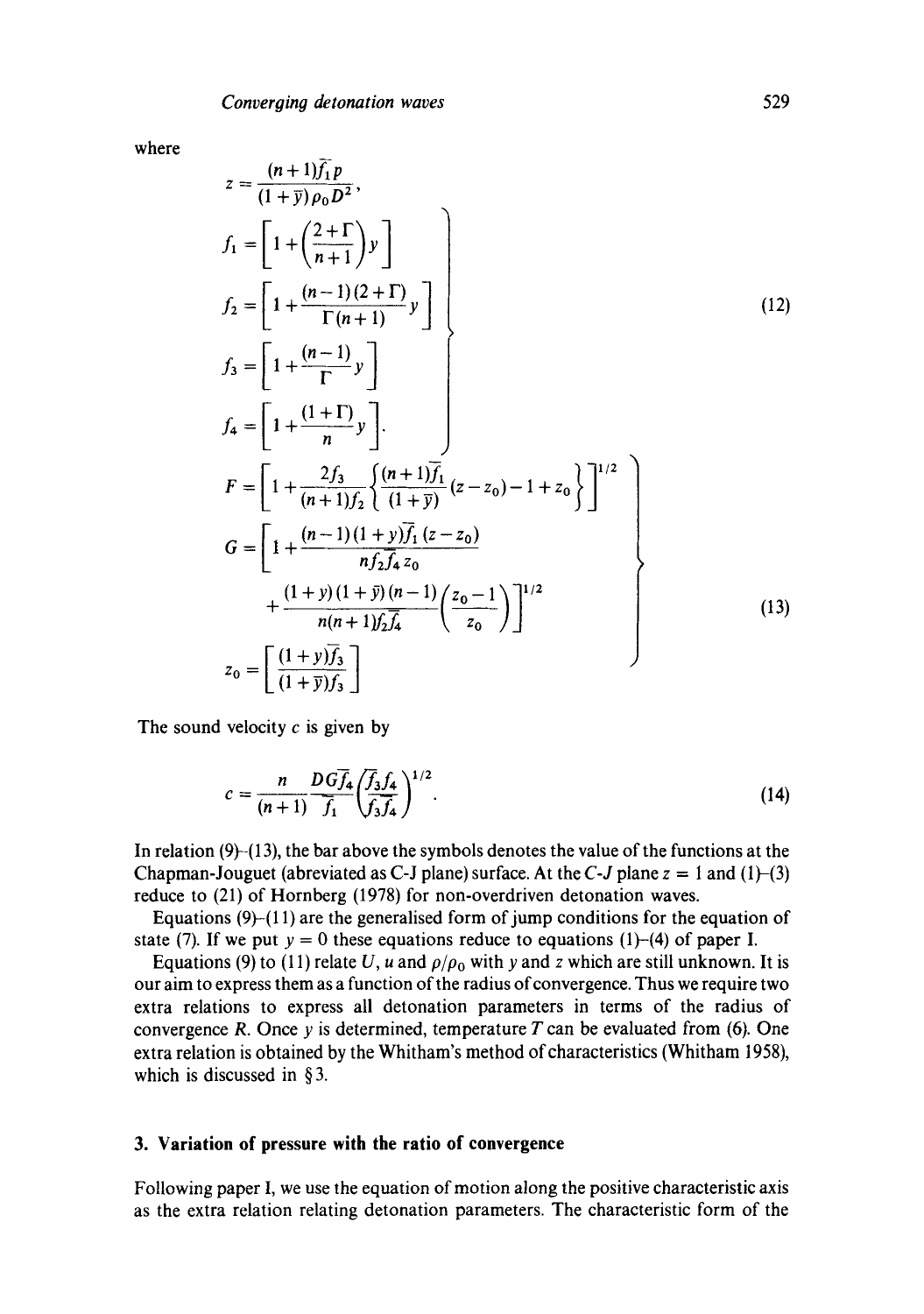530 *V P Singh* 

equation of motion is

$$
dp + \rho u \, du + \frac{2 \rho c^2 u}{(u+c)} \frac{dR}{R} = 0 \tag{15}
$$

where c is the sound velocity behind the detonation front. Substituting for p,  $\rho$ , c and u from  $(9)$ - $(14)$  in  $(15)$ , one gets after simplifications,

$$
H_1 (dy/dR) + H_2 (dz/dR) + H_3 = 0
$$
 (16)

where

$$
H_1 = \frac{z}{FGz_0} \left(\frac{\overline{f}_3 f_4}{f_3 \overline{f}_4}\right)^{1/2} \left(\frac{n-1-\Gamma}{\Gamma}\right) \left(\frac{n-1}{\Gamma}\right) \left[\frac{2(z-z_0)(n-1)\overline{f}_1}{(n+1)(1+\overline{y})f_2^2}\right] - \frac{2(n-1)(1-z_0)}{(n+1)^2 f_2^2} + \frac{2n\overline{f}_3 \overline{f}_4}{(n+1)(1+\overline{y})f_2 f_3}
$$
(17)

$$
H_2 = \left[1 + \bar{y} + \frac{\bar{f}_1 f_3 z}{f_2 F G z_0} \left(\frac{\bar{f}_3 f_4}{f_3 f_4}\right)^{1/2}\right]
$$
(18)

$$
H_3 = \frac{2nz}{R} \left[ \frac{(1+y)Ff_4}{(1+\bar{y})F + nG\bar{f}_4(\bar{f}_3f_4/f_3\bar{f}_4)^{1/2}} \right]
$$
(19)

Equation (16) is a non-linear differential equation in  $y$  and  $z$ . In order to solve this equation, we require one more relation in  $dy/dR$  and  $dz/dR$  which is obtained from (6) and  $(7)$  with the help of  $(11)$  as

$$
G_1(dz/dR) = G_2(dy/dR)
$$
 (20)

where

$$
G_{1} = \left[\frac{n-1}{z} - n\left(\frac{G^{2}-1}{G^{2}}\right)\overline{f_{1}}\right],
$$
\n
$$
G_{2} = \left[\left(\frac{n-1}{1+y}\right) - \frac{n(n-1)}{\Gamma f_{3}} + n\left(\frac{G^{2}-1}{G^{2}}\right)\left\{\left(\frac{n-1}{\Gamma}\right)\left(\frac{n-1-\Gamma}{(n+1)f_{2}f_{3}}\right) + \frac{n f_{4} z_{0}(n-1-\Gamma)}{(n+1)\Gamma(1+y)f_{3}f_{5}}\right\}\right]
$$
\n(22)

Function  $f_5$  in (21) and (22) is given as

$$
f_5 = \frac{(1-z_0)n\overline{f}_4}{(n+1)} \left[ 1 + \frac{(z-1)(1+\overline{y})}{n\overline{f}_4(1-z_0)} \right].
$$
 (23)

Solving (16) and (20) for *dz/dR,* dy/dR we get

 $dy/dR = -H_3G_1/[H_1G_1+H_2G_2],$  (24)

$$
dz/dR = -H_3 G_2/[H_1 G_1 + H_2 G_2].
$$
 (25)

Equations (24) and (25) are two differential equations which give the variation of y and  $z$  in terms of the radius of convergence R. T is obtained from (6). Once  $z$  and  $y$  are known, other parameters can be obtained from the jump conditions  $(9)$ - $(11)$ .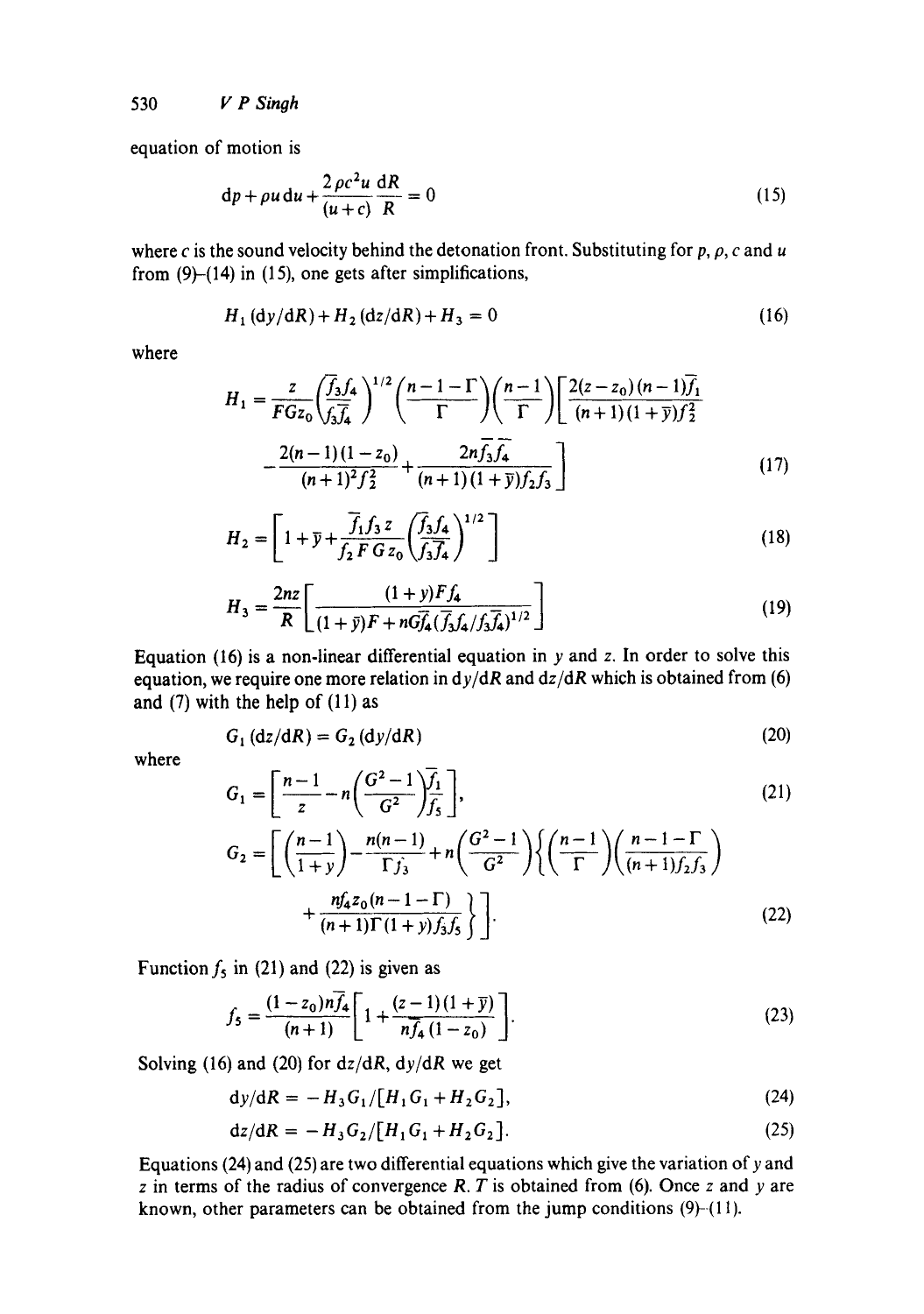#### **4. Discussion of results and conclusions**

Equations (24) and (25) are integrated by the Runge-Kutta method of fourth order, using a computer DEC-20. Variations of detonation parameters are calculated for four basic explosives and one mixture *i.e.* PETN, RDX, TETRYL, TNT and composition-B (RDX: TNT;  $60:40$ ). To calculate y, c<sub>n</sub> and values of  $\Gamma$  for the detonation products of the explosives are required. We have calculated  $c<sub>v</sub>$  using input data given by Mayer (1981). Value of  $c_v$  and  $\Gamma$  are given in table 1. To evaluate  $\Gamma$  we have taken  $(\partial \ln D/\partial \ln \rho_0)$  $= 0.81$  as given by Zeldovich and Kompaneets (1960).

Figure 3 gives a plot of the variation of y and T with  $(R/R_0)$ , where  $R_0$  is the total radius of the charge. It is seen that y first decreases and then increases, *i.e.* initially the rate of increase of elastic pressure is greater as compared to the thermal pressure but later on in few cases (e.g. TNT) the thermal pressure becomes greater. Variation of y *i.e.* ratio of thermal pressure to elastic pressure for five explosives are given in table 2 and the total pressure is given in table 3. From figure 4, it is seen that during convergence, the thermal pressure increases at a higher rate compared to the elastic pressure. The

| <b>Explosive</b> | $\rho_{0}$<br>$(g/\infty)$ | D<br>(m/s) | n        | г      | $c_v$  | γ<br>$(cal/g-degree)$ | $C \times 10^{10}$ |
|------------------|----------------------------|------------|----------|--------|--------|-----------------------|--------------------|
| <b>RDX</b>       | 1.64                       | 8475       | 3.02     | 0.5603 | 0.3654 | 0.2126                | 2.77               |
| Tetryl           | 1.64                       | 7556       | 2.97     | 0.4950 | 0.3755 | 0.2364                | 2.29               |
| <b>PETN</b>      | 1.65                       | 7854       | 3.04     | 0.5862 | 0.3331 | 0.2381                | 2.32               |
| $Comp-B$         | 1.69                       | 7862       | $2 - 75$ | 0-1985 | 0.3746 | 0.0784                | 2.80               |
| <b>TNT</b>       | 1.64                       | 6950       | 3.16     | 0.7396 | 0.3913 | 0.3756                | 1.66               |

**Table** 1. Values of the characteristic detonation parameters of high explosives.

**Table** 2. Variation of y vs *R/Ro* for various explosives.

| Distance<br>$R/R_0$ | <b>TNT</b> | <b>PETN</b> | Tetryl | $Comp-B$ | <b>RDX</b> |
|---------------------|------------|-------------|--------|----------|------------|
| $1-0$               | 0.3757     | 0.2381      | 0.2362 | 0.0784   | 0.2126     |
| $0-9$               | 0.3653     | 0.2314      | 0.2295 | 0.0759   | 0.2067     |
| 0.8                 | 0.3558     | 0.2251      | 0.2228 | 00735    | 0-2012     |
| $0-7$               | 0.3470     | 0.2198      | 0.2169 | 0-0713   | 0.1967     |
| 0.6                 | 0.3413     | 0.2167      | 0.2121 | 0.0695   | 0-1938     |
| 0.5                 | 0.3402     | 0.2166      | 0.2100 | 0-0686   | 0.1943     |
| $0-4$               | 0.3478     | 0.2229      | 0.2130 | 00693    | 0.2005     |
| 0:3                 | 0.3740     | 0.2419      | 0.2264 | 0.0737   | 0.2186     |
| 02                  | 0.4487     | 0.2949      | 0.2665 | 0-0870   | 0.2684     |
| 0.1                 | 0.7419     | 0-4879      | 04163  | 0-1322   | 0.4479     |
| 0.09                | 08181      | 0.5356      | 04516  | 0.1422   | 0-4921     |
| 0.08                | 0.9223     | 0.5974      | 0-4972 | 0-1547   | 0.5477     |
| $0 - 07$            | 1.0377     | 0-6803      | 0.5570 | 0.1700   | 0.6227     |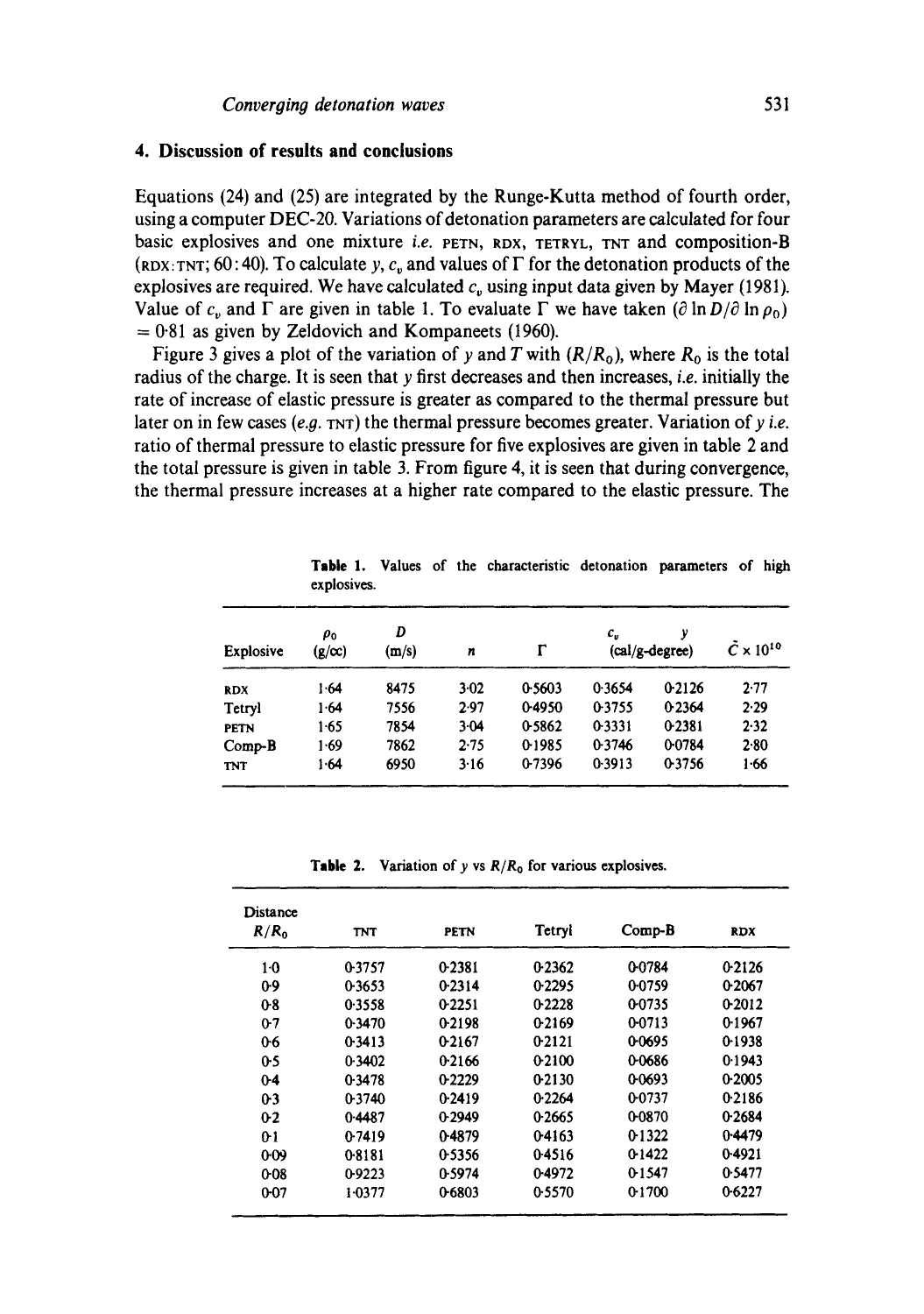| Distance<br>R/R <sub>0</sub> | <b>TNT</b> | <b>PETN</b> | Tetryl   | $Comp-B$    | <b>RDX</b> |
|------------------------------|------------|-------------|----------|-------------|------------|
| $1-0$                        | 210-646    | 290-576     | 253.873  | $287 - 203$ | 312.943    |
| 09                           | 227-498    | 292.316     | 274-183  | 310-176     | 337-978    |
| 08                           | 248.562    | 320 736     | 299.570  | 338.896     | 370-837    |
| $0-7$                        | 278-053    | 358.629     | 332.574  | 376.232     | 413-084    |
| 06                           | 315.969    | 405.995     | 378-271  | 427.929     | 475-673    |
| 0.5                          | 368.691    | 476.368     | 441.739  | 499.729     | 550.779    |
| $0-4$                        | 452.889    | 584.633     | 543.288  | 608-865     | 675.956    |
| $0-3$                        | 598-230    | 768.684     | 710-845  | 801.289     | 888-757    |
| $0-2$                        | 912-097    | 1171-970    | 1068-810 | 1200-500    | 1364.430   |
| $0-1$                        | 2089-610   | 2620-020    | 2325.480 | 2492-900    | 3029.280   |
| 0.09                         | 2411.900   | 3004.360    | 2640.280 | 2803-070    | 3473.660   |
| $0-08$                       | 2864.780   | 3518.620    | 3059-170 | 3202-280    | 4052.260   |
| 0.07                         | 3380-870   | 4235-880    | 3630-380 | 3719.240    | 4866-260   |

**Table 3.** Variation of pressure  $p$  (kbar) vs  $R/R_0$  for various explosives.



**Figure 1.** Variation of  $p/p_{CJ}$  vs  $R/R_0$  due to convergence of detonation in a typical explosive **(composition-B).**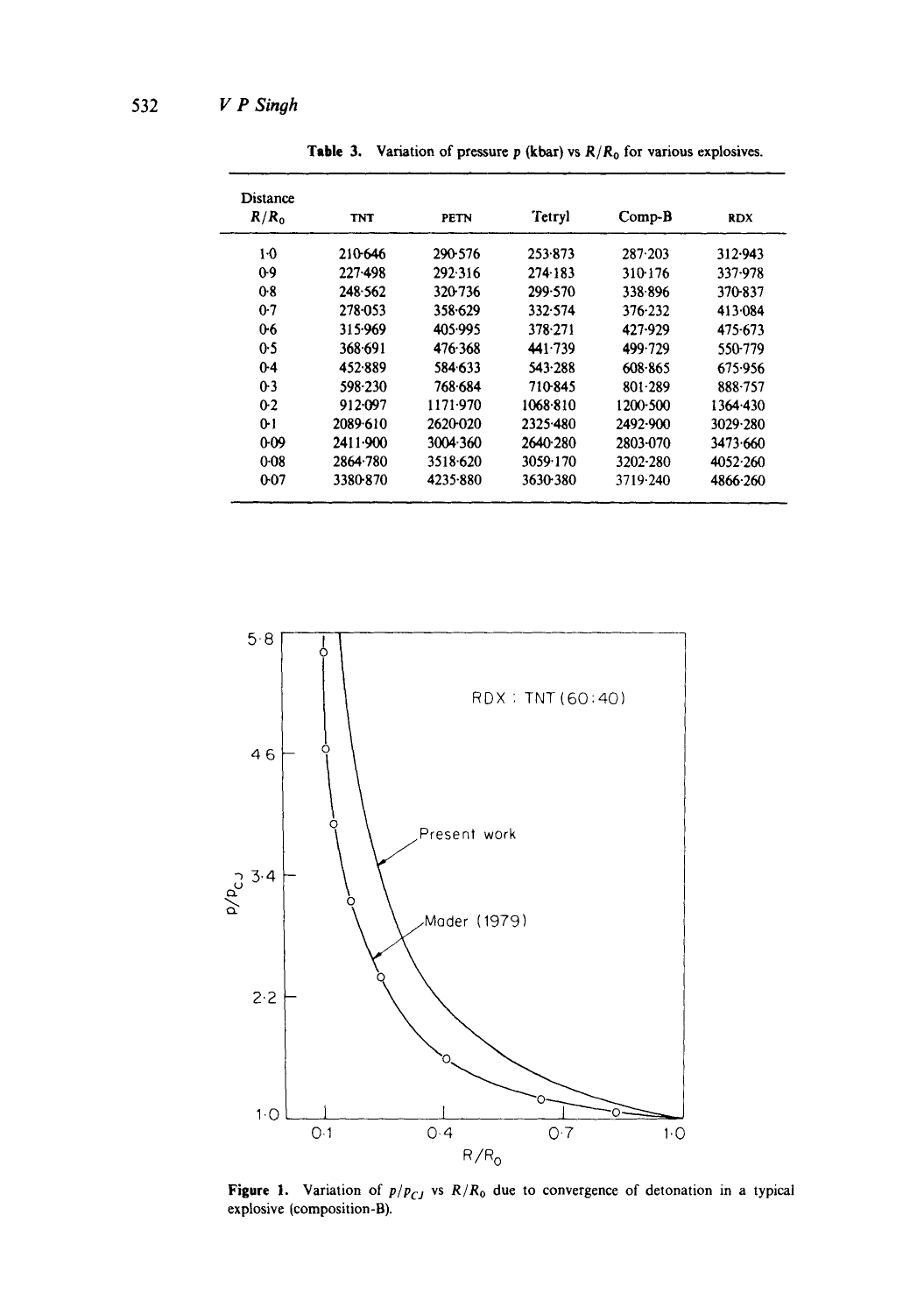pressure when the polytropic equation of state is used (paper I), is initially lower but becomes higher than the total pressure of the present paper, as the detonation wave moves towards the centre of convergence. A typical case of composition-B is shown in figure 2.

Figures 1 and 2 give the variation of  $p/p_{\text{CJ}}$  and  $U/D$  vs  $(R/R_0)$  as the detonation wave converges from its initial radius  $R_0$  to the centre of convergence. Results are compared with that of Mader (1979). The pressure and detonation velocity obtained by present method is slightly greater as compared to that of Mader (1979). This is because we have used a different equation of state. Mader has used the BKW equation of state with Arrhenius rate law. It is to be noted that BKW equation of state is calibrated for CJ values of detonation parameters and its accuracy at higher pressures is under question. Moreover it has been shown (Singh 1981) that the BKW equation of state gives much lower pressures as compared to that given by polytropic equation of state. This lower trend of Mader's values may be due to  $B_{\text{RW}}$  equation of state only. We have not come across any experimental data, by which the law of convergence in explosives may be verified.

The Zeldovich equation of state is more realistic as it reduces to other forms of equations of state in special cases. The equation reduces to



$$
pv = RT
$$

**Figure 2.** Variation of  $U/D$  vs  $R/R_0$  due to convergence in composition-B.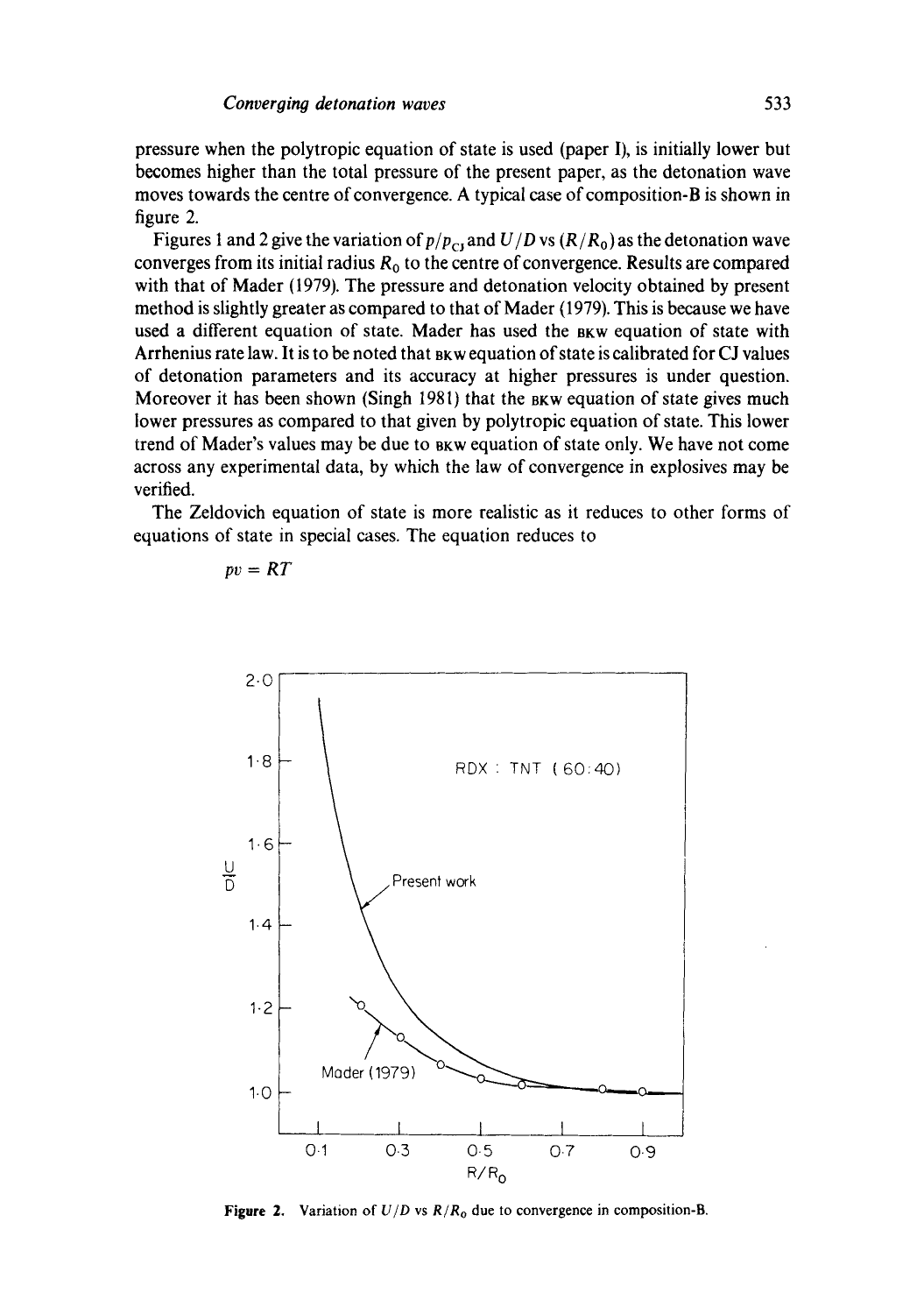

**Figure 3.** Variation of pressure ratio y and temperature  $T$  vs  $R/R_0$  due to convergence in composition-B. **Figure** 3. Variation of pressure ratio y and temperature T vs *R/Ro* due to convergence in composition **-B.** 

in composition-B.